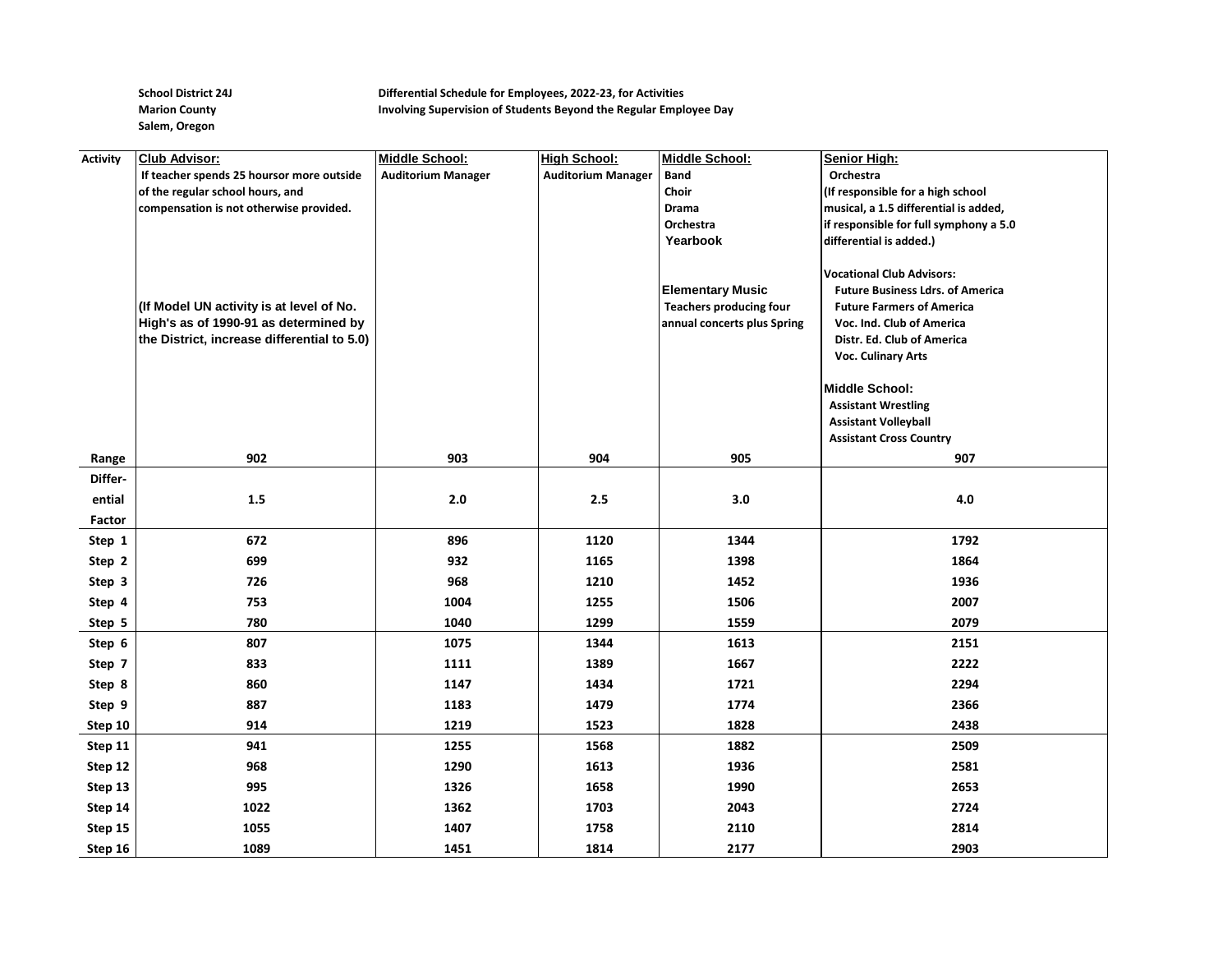**Salem, Oregon**

## School District 24J **Differential Schedule for Employees, 2022-23, for Activities Marion County Involving Supervision of Students Beyond the Regular Employee Day**

| <b>Activity</b> | Middle School:                                  | Middle School:       | <b>Middle School:</b> | Senior High:               |
|-----------------|-------------------------------------------------|----------------------|-----------------------|----------------------------|
|                 | <b>Assistant Football</b>                       | Wrestling            | Football              | <b>Asst. Volleyball</b>    |
|                 | <b>Assistant Track</b>                          | Volleyball           | <b>Track</b>          | Asst. Baseball             |
|                 |                                                 | Intramural           |                       | <b>Asst. Wrestling</b>     |
|                 | Senior High:                                    | Coordinator          |                       | <b>Asst. Softball</b>      |
|                 | Technical Director: (If more than two public    | <b>Cross Country</b> |                       | Asst. Track                |
|                 | dramatic productions are approved by the        |                      |                       | <b>Asst. Swimming</b>      |
|                 | principal and are performed, increase           |                      |                       | <b>Boys Tennis</b>         |
|                 | <b>Technical Director differential to 6.0.)</b> |                      | <b>High School:</b>   | <b>Girls Tennis</b>        |
|                 |                                                 |                      | Yearbook              | <b>Asst. Cross Country</b> |
|                 |                                                 |                      | Newspaper             | Asst. Soccer               |
|                 |                                                 |                      |                       |                            |
|                 |                                                 |                      |                       |                            |
|                 |                                                 |                      |                       |                            |
|                 |                                                 |                      |                       |                            |
|                 |                                                 |                      |                       |                            |
|                 |                                                 |                      |                       |                            |
|                 |                                                 | 911                  | 913                   | 915                        |
| Range           | 909                                             |                      |                       |                            |
| Differ-         |                                                 |                      |                       |                            |
| ential          | 5.0                                             | $6.0\,$              | $7.0$                 | 8.0                        |
| Factor          |                                                 |                      |                       |                            |
| Step 1          | 2240                                            | 2688                 | 3136                  | 3584                       |
| Step 2          | 2330                                            | 2796                 | 3262                  | 3728                       |
| Step 3          | 2420                                            | 2903                 | 3387                  | 3871                       |
| Step 4          | 2509                                            | 3011                 | 3513                  | 4015                       |
| Step 5          | 2599                                            | 3119                 | 3639                  | 4158                       |
| Step 6          | 2688                                            | 3226                 | 3764                  | 4301                       |
| Step 7          | 2778                                            | 3334                 | 3889                  | 4445                       |
| Step 8          | 2868                                            | 3441                 | 4015                  | 4588                       |
| Step 9          | 2957                                            | 3549                 | 4140                  | 4732                       |
| Step 10         | 3047                                            | 3656                 | 4266                  | 4875                       |
| Step 11         | 3137                                            | 3764                 | 4391                  | 5018                       |
| Step 12         | 3226                                            | 3871                 | 4517                  | 5162                       |
| Step 13         | 3316                                            | 3979                 | 4642                  | 5305                       |
| Step 14         | 3405                                            | 4086                 | 4768                  | 5449                       |
| Step 15         | 3517                                            | 4220                 | 4924                  | 5627                       |
| Step 16         | 3629                                            | 4354                 | 5080                  | 5806                       |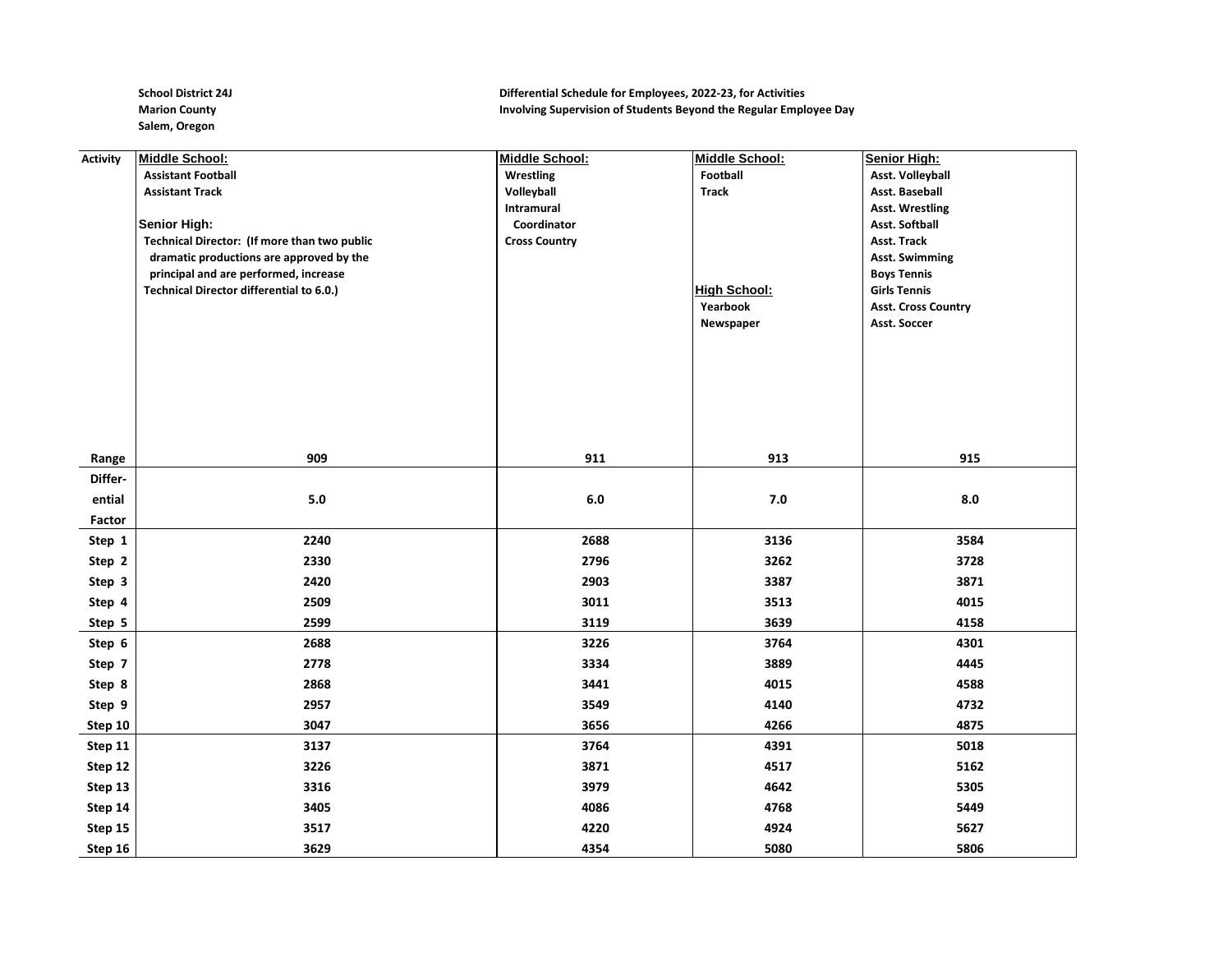**Salem, Oregon**

## **School District 24J Differential Schedule for Employees, 2022-23, for Activities Marion County Involving Supervision of Students Beyond the Regular Employee Day**

| <b>Activity</b> | <b>High School</b>                                                           | <b>High School</b>        | <b>High School</b> |
|-----------------|------------------------------------------------------------------------------|---------------------------|--------------------|
|                 | <b>Asst. Football</b>                                                        | <b>Head Cross Country</b> | Speech (if         |
|                 | Asst. Basketball                                                             | <b>Head Volleyball</b>    | responsible        |
|                 | Speech (If responsible for debate team participation in inter-scholastic     | <b>Head Soccer</b>        | for adjudicated    |
|                 | competition or adjudicated speech tournaments in excess of 10, increase      | (Boys-Girls)              | speech tournament  |
|                 | differential to 11.0.)                                                       |                           | in excess of 10)   |
|                 | Vocal Music (If responsible for a high school musical, a 1.5 differential    |                           |                    |
|                 | is added.)                                                                   |                           |                    |
|                 | Band (If responsible for a high school musical, a 1.5 differential is added. |                           |                    |
|                 | If band participates in 5 or more adjudicated marching contests, 2 of        |                           |                    |
|                 | which must be field performances and 1 of which must be a parade, a 5.0      |                           |                    |
|                 | differential is added.)<br><b>Drill Team</b>                                 |                           |                    |
|                 | <b>Color Guard</b>                                                           |                           |                    |
|                 |                                                                              |                           |                    |
|                 |                                                                              |                           |                    |
|                 |                                                                              |                           |                    |
|                 |                                                                              |                           |                    |
| Range           | 917                                                                          | 920                       | 921                |
| Differ-         |                                                                              |                           |                    |
| ential          | 9.0                                                                          | 10.5                      | 11.0               |
| Factor          |                                                                              |                           |                    |
| Step 1          | 4033                                                                         | 4705                      | 4929               |
| Step 2          | 4194                                                                         | 4893                      | 5126               |
| Step 3          | 4355                                                                         | 5081                      | 5323               |
| Step 4          | 4517                                                                         | 5269                      | 5520               |
| Step 5          | 4678                                                                         | 5458                      | 5718               |
| Step 6          | 4839                                                                         | 5646                      | 5914               |
| Step 7          | 5000                                                                         | 5834                      | 6112               |
| Step 8          | 5162                                                                         | 6022                      | 6309               |
| Step 9          | 5323                                                                         | 6210                      | 6506               |
| Step 10         | 5484                                                                         | 6398                      | 6703               |
| Step 11         | 5646                                                                         | 6587                      | 6900               |
| Step 12         | 5807                                                                         | 6775                      | 7097               |
| Step 13         | 5969                                                                         | 6963                      | 7295               |
| Step 14         | 6130                                                                         | 7151                      | 7492               |
| Step 15         | 6330                                                                         | 7385                      | 7737               |
| Step 16         | 6531                                                                         | 7620                      | 7983               |